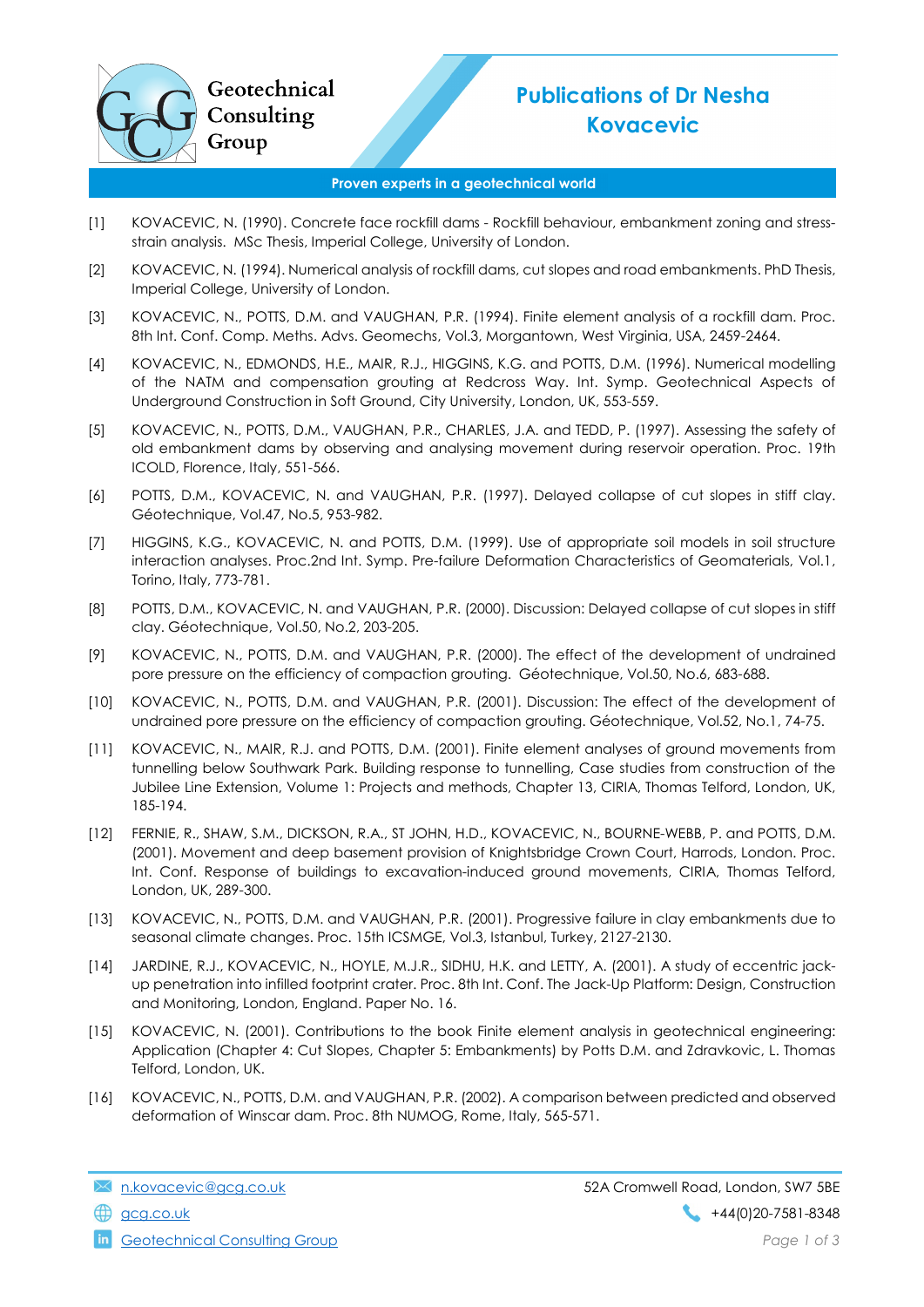- [17] VAUGHAN, P.R., KOVACEVIC, N. and RIDLEY, A.M. (2002). The influence of climate and climate change on the stability of abutment and reservoir slopes. Proc. 12th Int. Conf. Reservoirs in a changing world, The British Dam Society, Thomas Telford, London, UK, 337-352.
- [18] VAUGHAN, P.R., KOVACEVIC, N. and RIDLEY, A.M. (2002). The influence of climate and climate change on the stability of embankment dam slopes. Proc, 12th Int. Conf. Reservoirs in a changing world, The British Dam Society, Thomas Telford, London, UK, 353-366.
- [19] JARDINE, R.J., KOVACEVIC, N., HOYLE, M.J.R., SIDHU, H.K. and LETTY, A. (2002). Assessing the effects on jack-up structures of eccentric installation over infilled craters. Proc. Int. Conf. Offshore Site Investigation and Geotechnics - 'Diversity and Sustainability' London, UK, 307-324.
- [20] KOVACEVIC, N., HIGHT, D.W. and POTTS, D.M. (2003). A comparison between observed and predicted behaviour of a deep excavation in soft Bangkok clay. Proc. 3rd Int. Conf. Deformation Characteristics of Geomaterials, Vol. 1, Lyon, France, 983-989.
- [21] JARDINE, R.J., KOVACEVIC, N. and STANDING, J.R. (2003). Lessons learned from full scale observations and the practical application of advanced testing and modelling. Proc. 3rd Int. Conf. Deformation Characteristics of Geomaterials, Vol. 2, Lyon, France.
- [22] LONG, M., MENKITI, C.O., KOVACEVIC, N., MILLIGAN, G.W.E., COULET, D. and POTTS, D.M. (2003). An observational approach to the design of steep-sided excavations in Dublin glacial tills. Proc. Conf. Underground Construction, London, UK, 443-454.
- [23] VAUGHAN, P.R., KOVACEVIC, N. and POTTS, D.M. (2004). Then and now: some comments on the design and analysis of slopes and embankments. Proc. Skempton Memorial Conf. Advances in Geotechn. Engng, Vol.3, London, UK, Thomas Telford, 15-64.
- [24] KOVACEVIC, N., HIGHT, D.W. and POTTS, D.M. (2004). Temporary slope stability in London Clay back analyses of two case histories. Proc. Skempton Memorial Conference Advances in Geotechn. Engng, Vol.3, London UK, Thomas Telford, 1-14.
- [25] MENKITI, C.O., LONG, M., KOVACEVIC, N., EDMONDS, H.E., MILLIGAN, G.W.E. and POTTS, D.M. (2004). Trial excavation for cut and cover tunnel construction in glacial till - a case study from Dublin. Proc. Skempton Memorial Conference Advances in Geotechn. Engng, Vol.2, London UK, Thomas Telford, 1090-1104.
- [26] KOVACEVIC, N., VAUGHAN, P.R. and POTTS, D.M (2004). A comparison between the observed and predicted deforamations of an old dam during reservoir operation. Proc 9th Int. Conf. Numerical Models in Geomechanics - NUMOG IX, Ottawa, Canada, 597-593.
- [27] KOVACEVIC, N., HIGHT, D.W. and POTTS, D.M. (2007). Predicting stand-up time of temporary London Clay slopes at Terminal 5, Heathrow Airport. Geotechnique, Vol. 57, No.1, 63-74.
- [28] KOVACEVIC, N., HIGGINS, K.G., POTTS, D.M. and VAUGHAN, P.R. (2007). Undrained behaviour of brecciated Upper Lias Clay at Empingham Dam. Geotechnique, Vol. 57, No.2, 181-195.
- [29] KOVACEVIC, N., HIGGINS, K.G and POTTS, D.M. (2007). Finite element back-analysis of trial bank at Empingham Dam. Proc 10th Int. Conf. Numerical Models in Geomechanics - NUMOG X, Rhodes, Greece, 587-593.
- [30] GRAMMATIKOPOULOU, A., JARDINE, R.J., KOVACEVIC, N., POTTS, D.M., HOYLE, M.J.R. and HAMPSON, K.M. (2007). Potential solutions to the problem of the eccentric installation of Jack-Up structures into old footprint craters. Proc. 6th Int. Offshore Site Investigation and Geotechnics Conference – OSIG 6, London, UK, 293-300.
- [31] SCHROEDER, F.C., JARDINE, R.J., KOVACEVIC, N. and POTTS, D.M. (2007). Potential effects of well drilling operations on foundation piles in clay. Proc. 6th Int. Conf. on Offshore Site Investigation and Geotechnics – OSIG 6, London, UK, 271-276.
- [32] KOVACEVIC, N., MILLIGAN, G.W.E., MENKITI, C.O., LONG, M. and POTTS, D.M. (2008). Finite element analyses of steep man-made cuts in Dublin Boulder Clay. Can. Geotechn. J., Vol.45, No.4, 549-559.
- [33] KOVACEVIC, N. POTTS, D.M. and VAUGHAN, P.R. (2008). Recent advances in the numerical modelling of embankment dams. Proc. 15th Int. Conf. Ensuring reservoir safety into the future, The British Dam Society, Thomas Telford, London, UK, 164-176.